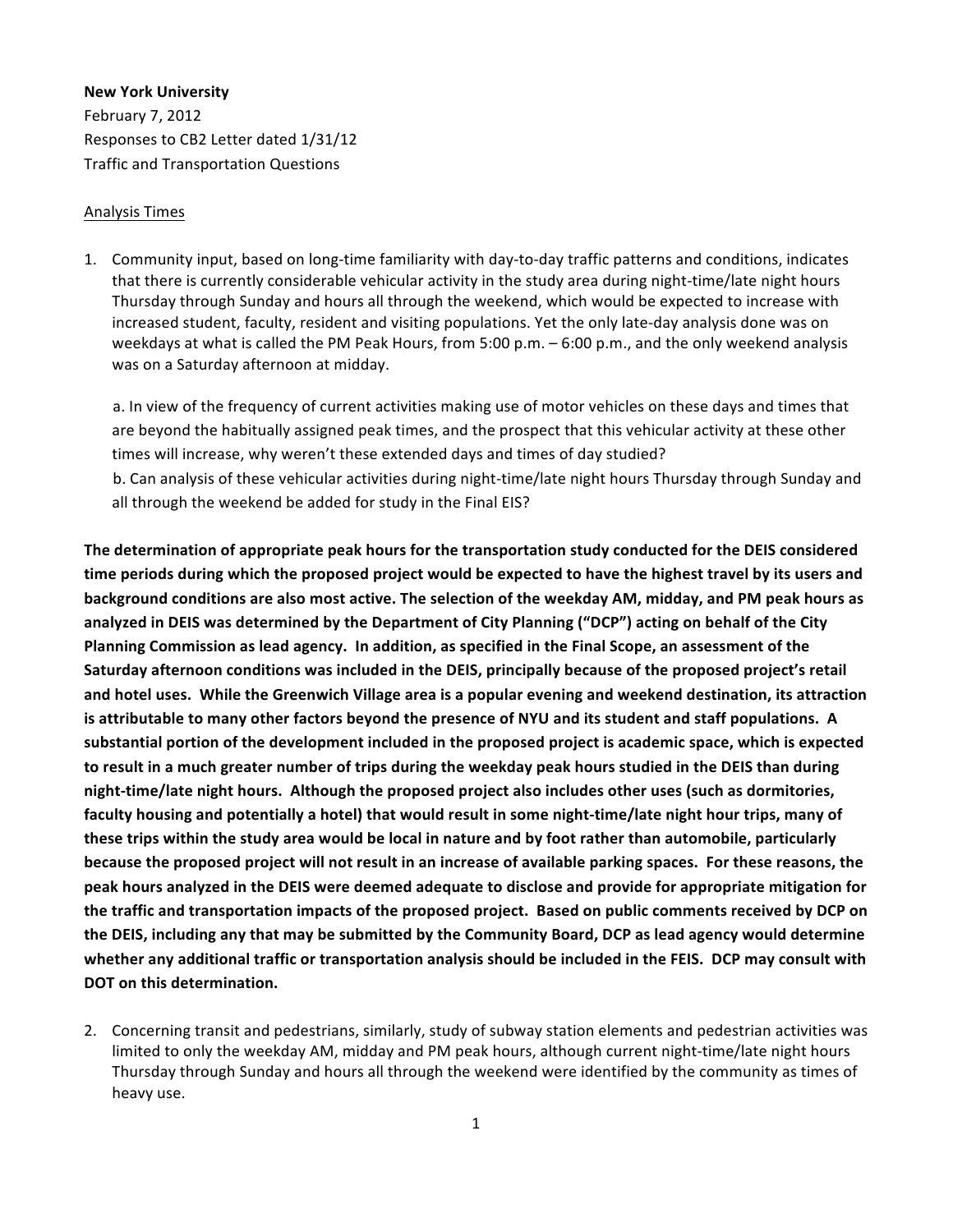- a. Given the nature of increased student, residential and visiting populations expected to be active at these night-time/late night and weekend hours, both on transit and in pedestrian activities, can consideration be given to including these additional days and times for study in the Final EIS?
- 3. There are certain "peak" usage moments that the study needs to take into account, e.g., the volume and effects of foot traffic during class change or the exacerbation of vehicular and foot traffic at specific times of year, such as at the beginning and end of the school year, when significant numbers of students move in and out. Has any of this been looked at, and if not, can it be studied in the Final EIS?

The DEIS analyzed representative peak background and project-generation conditions. Hence, peak student activities, during class change for example, are reflected in the analyses. However, the move-in and move-out conditions, which occur typically four times a year, were not analyzed. These conditions, as well as those associated with graduation, are managed by NYU and take place infrequently. As such, they are not representative of project impacts and were determined not to require a quantitative analysis in the DEIS. Acting on behalf of the City Planning Commission as lead agency, DCP may determine if these other conditions warrant further analyses in the FEIS. DCP may consult with DOT on this determination.

## **Parking**

4. The current 670-space below-grade parking garage (that includes public parking) is proposed to be replaced by a 389-space below-grade accessory parking facility, resulting in a loss of roughly 110 to 135 parking spaces to accommodate the public. NYU indicates there are 21 public parking facilities in the area with nearly 3,000 parking spaces. However, some of these facilities will be gone by 2031 (146-150 Wooster and NW corner of Lafayette & Bond are two sites planned for new buildings), while others will no doubt join them along the way. Can NYU study this situation in more depth and give a more detailed and realistic assessment of what (and how many) parking facilities are expected to be available with how many spaces?

The 146-150 Wooster lot currently accommodates a small 34-space parking lot, but as pointed out by the Community Board in its comment, is expected to be developed in the future No Build (with an estimated 2014 completion). NYU will request that DCP consider a revision to the parking analysis for the FEIS to account for this change. However, the northwest corner of Lafayette and Bond Streets (currently a small 30-space parking lot) has not been identified by DCP as a development site. If it is confirmed otherwise through on-going efforts to revisit plans for area No Build projects, the parking analysis will be revised accordingly for the FEIS under the direction of DCP. Further, in response to concerns raised at the Community Board hearings, NYU will request that DCP consider that the FEIS include an expanded parking study area of ½ mile from the Proposed Development Area to determine if the parking shortfall identified in the DEIS could be accommodated within a <sup>1/2</sup> mile study area.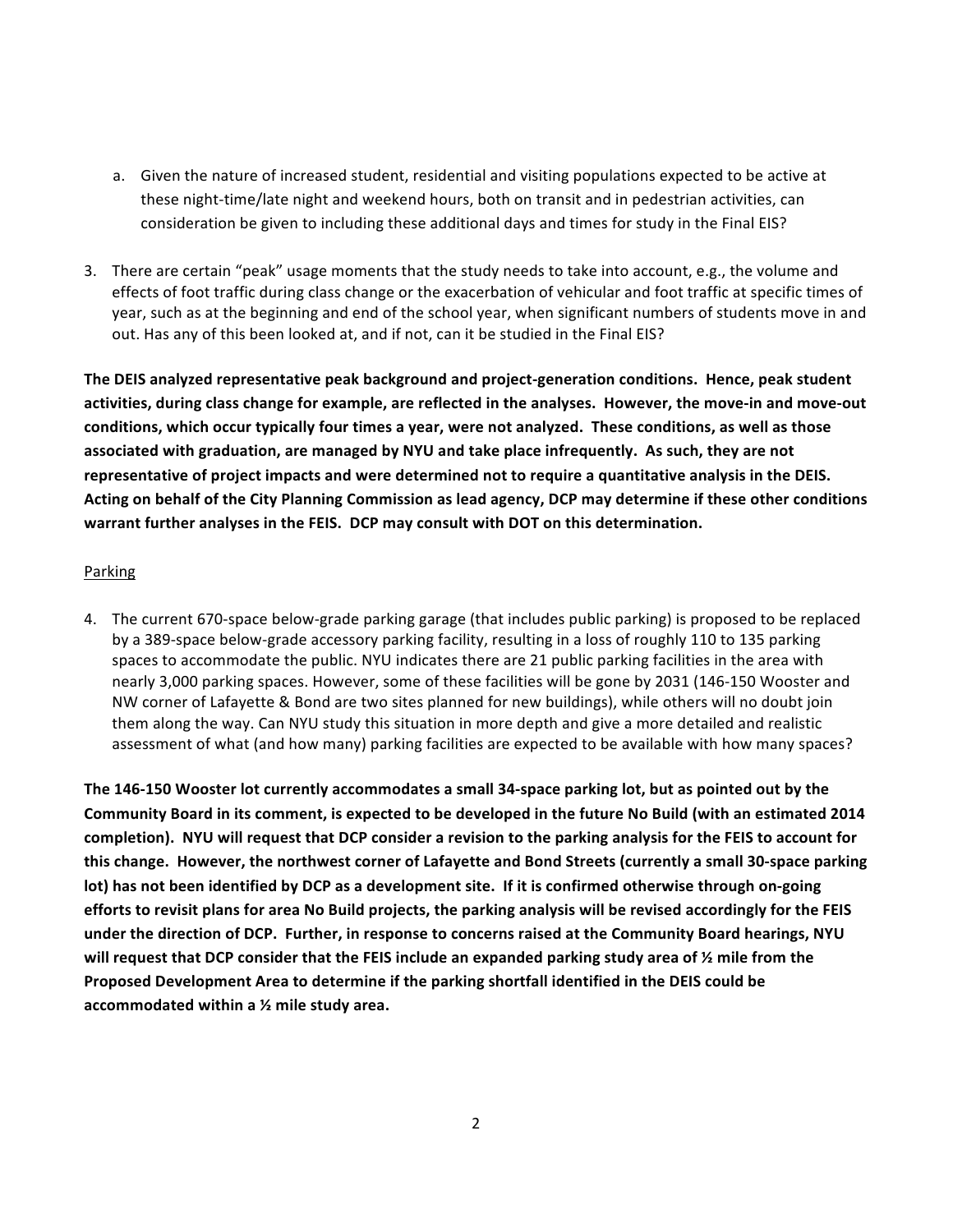5. Please describe the new access and egress patterns for the proposed new underground accessory parking garage. With proposed access only from W. 3rd Street (whereas currently it is from both W. 3rd and Bleecker Streets), wouldn't this add more traffic and congestion to W. 3rd Street?

The DEIS transportation analysis considered the potential traffic impacts of the proposal to replace the existing 670-space public parking garage with a 389-space accessory parking garage, including the change in access/egress, which was accounted for in the analysis. Where significant adverse impacts were identified, measures were recommended to mitigate those impacts to the extent practicable.

- 6. A resident conducted an informal survey in the area of the Super Blocks of the number of free day on-street parking spaces on Mercer, West 3rd and Bleecker Streets and the number of metered day parking spaces on LaGuardia Place and found there are close to 200 of these spaces at present. The survey didn't include overnight spaces (which include additional spots). This day parking for community residents, NYU faculty, staff, and students, and visitors or those who have business in the area will be adversely affected by closing of traffic lanes, establishment of construction staging areas, sidewalk sheds, delivery of construction equipment and materials, and construction dumpsters.
	- a. Can NYU assess how much of this on-street parking would be lost during construction and then, permanently and identify where this would happen?

In response to concerns raised at the Community Board hearings, NYU will request that DCP consider including in the FEIS the locations and number of on-street parking spaces that will be eliminated during construction and when the project is complete. DCP, acting on behalf of the City Planning Commission as lead agency, will determine whether the FEIS should include this information.

b. What impact would the loss of on-street parking and resulting cruising and circling for spaces have on pedestrian safety and access, traffic congestion and emissions?

As stated in a number of prior EIS documents for other projects in Manhattan, the City has determined that the loss of on-street parking in Manhattan is not considered a significant adverse environmental impact under CEQR and does not require the type of analysis requested by the Community Board. In general, the loss of parking spaces discourages the use of automobiles by those traveling to the area.

c. What does the University plan to do to mitigate the effects of this loss to the community?

As stated above, the City has determined that the loss of on-street parking in Manhattan is not considered a significant adverse environmental impact under CEQR; hence, no mitigation is required.

# Motor Vehicle and Pedestrian Traffic

7. Why is Bleecker Street considered adequate to handle project-generated traffic when it is narrow (only one traffic lane) and overwhelmed now? The suggested mitigations at Bleecker & Mercer ("eliminate 4-5 alternate side parking spaces on the south side of Bleecker St. on the EB approach, install No Standing Anytime sign approx. 100 ft. from the intersection, paint transitional striping on the pavement") (thereby widening the moving lane in this area from 11 ft. to effectively 16 ft.) will only invite more traffic on an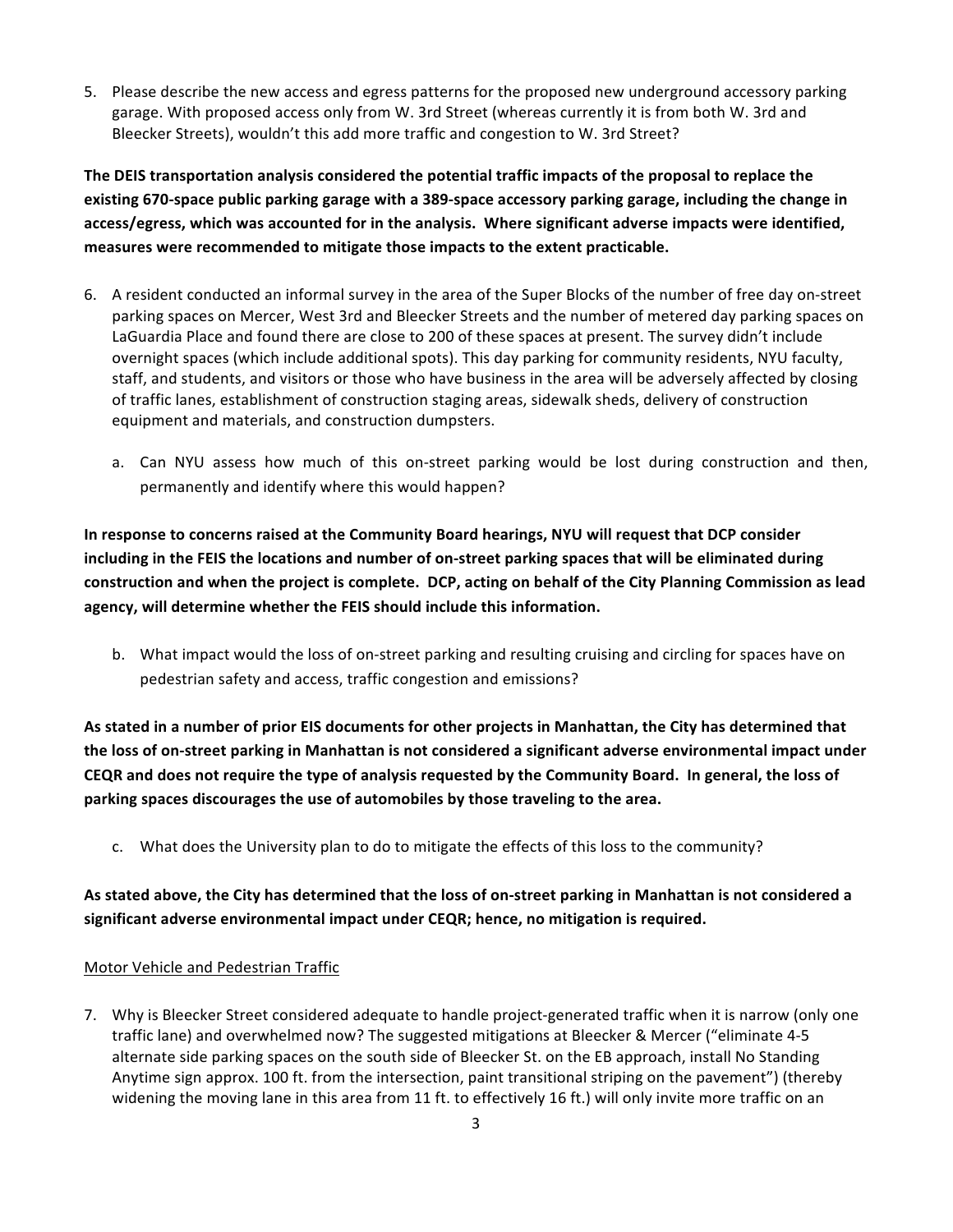already overburdened corridor, facilitate speeding (and further reduce safety) on a vulnerable residential block, and take away from the character of this residential environment. Where would the removed parking be alternatively provided?

The DEIS analyses were prepared in accordance with CEQR guidelines and vetted by DCP in coordination with DOT. The purpose of the mitigation measure referenced in the comment is not to increase capacity but to address impacts from additional pedestrians projected to cross the south crosswalk at the Mercer Street and Bleecker Street intersection that are expected to cause additional delays to right-turning traffic from Bleecker Street. As shown in the DEIS analysis results, the expected effect of the proposed mitigation is to revert service levels comparable to those experienced under the No Build condition, rather than to increase throughput capacity for Bleecker Street. It should also be noted that upon the project's completion in 2031, there will be a new signalized mid-block crosswalk on Bleecker Street. The crosswalk will facilitate a shorter crossing distance for pedestrians, meter the traffic that arrives upstream, and have neck-downs that provide traffic calming effects. As noted in response to question 6(c), there are no plans to create additional on-street parking spaces to offset the elimination of the 4 to 5 on-street parking spaces at this location.

a. Shouldn't, instead, efforts be made to alleviate current conditions that would further be exacerbated by the proposed actions, and approaches be explored (e.g., re-routing the many oversize tour buses currently using this street) as a way to mitigate those proposed actions by establishing a foundation that lessens already-intense traffic impacts?

## The re-routing of tour buses is not within NYU's control.

8. Similarly, how can Mercer Street, an even more narrow one-lane corridor, accommodate additional vehicular traffic, especially with anticipated Zipper Building loading docks, a hotel entrance, a mega-grocery and a student dorm, all also adding substantial new vehicular, bicycle and foot traffic?

As stated above, the DEIS analyses were prepared in accordance with CEQR guidelines and vetted by DCP in coordination with DOT. Where significant adverse impacts were identified (e.g., southbound Mercer Street at West Houston Street), measures were identified to mitigate these impacts to the extent practicable.

9. Where would loading and unloading zones (and for what?) and garbage pickup facilities be located? How would they be accessed, e.g. how would 40-ft. trailers and delivery trucks move in and out of the area? What would be their route(s)? How would their activities be managed?

The development plan includes one off-street loading dock on West 3<sup>rd</sup> Street, which will serve the proposed LaGuardia and Mercer Buildings on the North Block through below-grade interconnections. The plan also includes two loading docks on Mercer Street to serve the proposed Zipper Building. Truck trips associated with the proposed development, including trips to and from these loading docks, were estimated and incorporated into the DEIS impact analyses, in accordance with CEQR guidelines and have been vetted by DCP in coordination with DOT.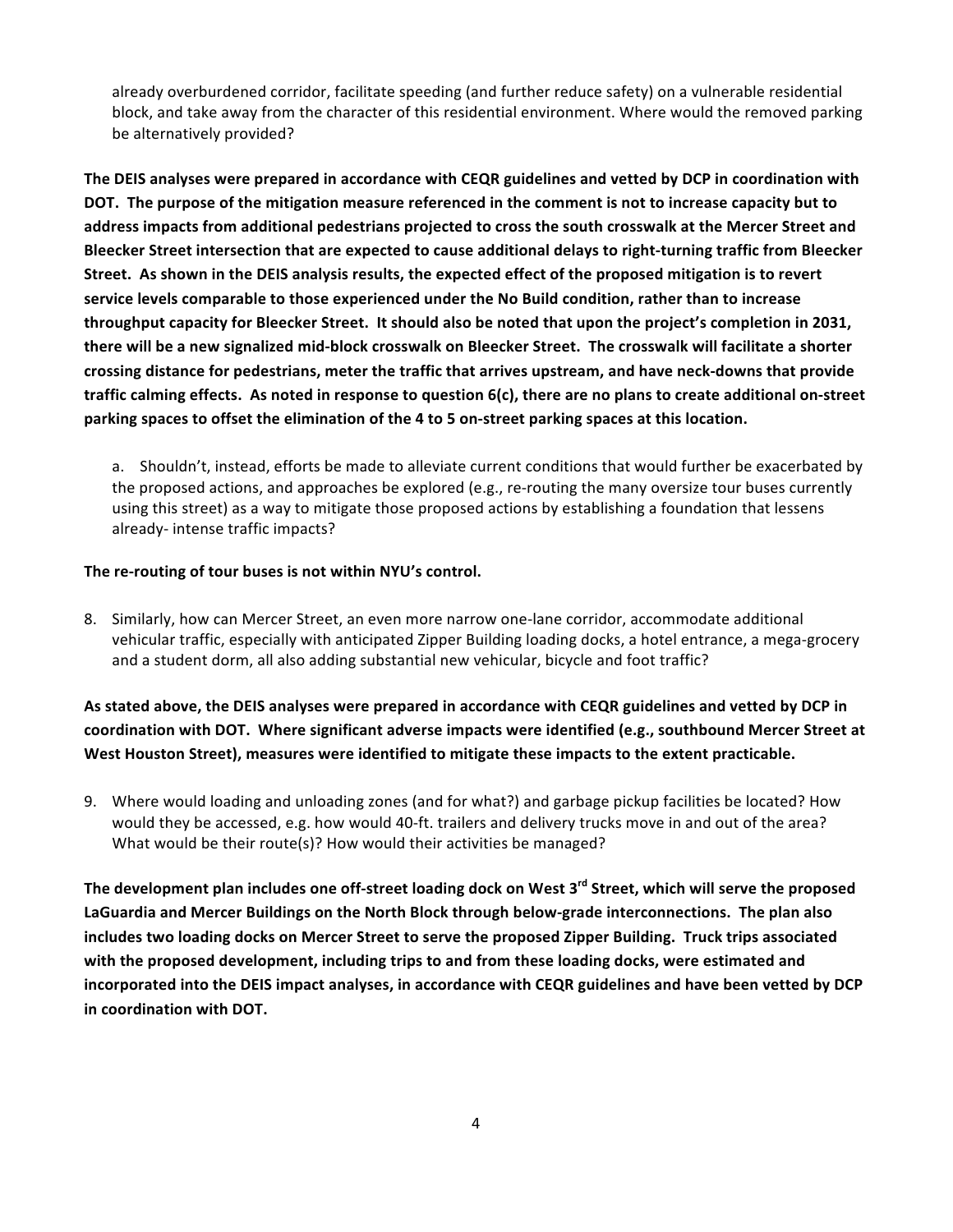10. What arrangements have been made with the FDNY, NYPD and other emergency service entities to provide emergency vehicle access and ensure adequate emergency response time?

The wide open spaces separating the proposed buildings from the existing buildings on the South and North Blocks are sufficient to permit emergency access to both the existing buildings and the proposed new buildings. FDNY has reviewed the proposed plans and will review future construction and implementation plans to ensure that they are designed and constructed to allow for adequate emergency access. Further, emergency vehicles can maneuver around and through congested areas because they are not bound by **standard traffic controls. Incremental traffic volumes projected to occur with the proposed project are not** expected to significantly affect emergency response times.

11. What access and accommodation would be provided for visiting sports team buses and what measures would be taken to minimize their impact on congestion, cruising, street safety and air quality? Where would buses for the proposed public school go and how would they impact traffic?

The new athletics facility planned for the Zipper building will be essentially a replacement of the existing Coles Gym. The construction of this facility is not expected to affect NYU's planning of its sporting activities or the routing and staging of visiting sports team buses. Hence, there are no anticipated changes from NYU's current operations with regard to accommodating sporting events that warrant further analyses. If a public school is to be incorporated into the Bleecker Building, as proposed by NYU, the Department of Education is expected to coordinate with DOT to manage school bus pick-ups and drop-offs along the curb lane in front of the school along Bleecker Street.

12. The DEIS claims that current traffic conditions at the analyzed intersections are Level Of Service D for the most part, which it describes as "acceptable" and "satisfactory." Since LOS D is usually considered much less than desirable, how was the conclusion reached that LOS D is "satisfactory?" If conditions for the most part are LOS D at present, what hope is there for future traffic conditions with the proposed project?

The DEIS traffic analyses found that only three of the seventeen intersections analyzed currently operate at LOS D or worse during one or more peak periods, although certain movements within intersections that **operate at overall LOS C or better were found to operate at LOS D or worse. As explained in the DEIS, the** City's CEQR Technical Manual identifies the midpoint of LOS D as the threshold of "acceptable" operations and where significant adverse impacts were identified, measures were proposed to mitigate those impacts to the extent practicable.

13. What exactly would restriping the second moving lane from the median on the westbound approach from 14 ft. to 13 ft. and restriping the third moving lane from the median on the westbound approach from 11 ft. to 12 ft. on W. Houston St. & 6th Ave. do to improve vehicular conditions there?

The capacity of a roadway is affected by geometric and operational parameters, including the number of lanes, the width of these lanes, presence of parking or bus stops, vehicle mix in the traffic stream, and intersection signal timing. The adjustment of one, some, or all of these parameters would result in changes in roadway capacity, thereby affecting the flow rate of vehicles and resulting delays at the intersection. In this example, the restriping of the westbound approach of West Houston Street to Sixth Avenue is expected to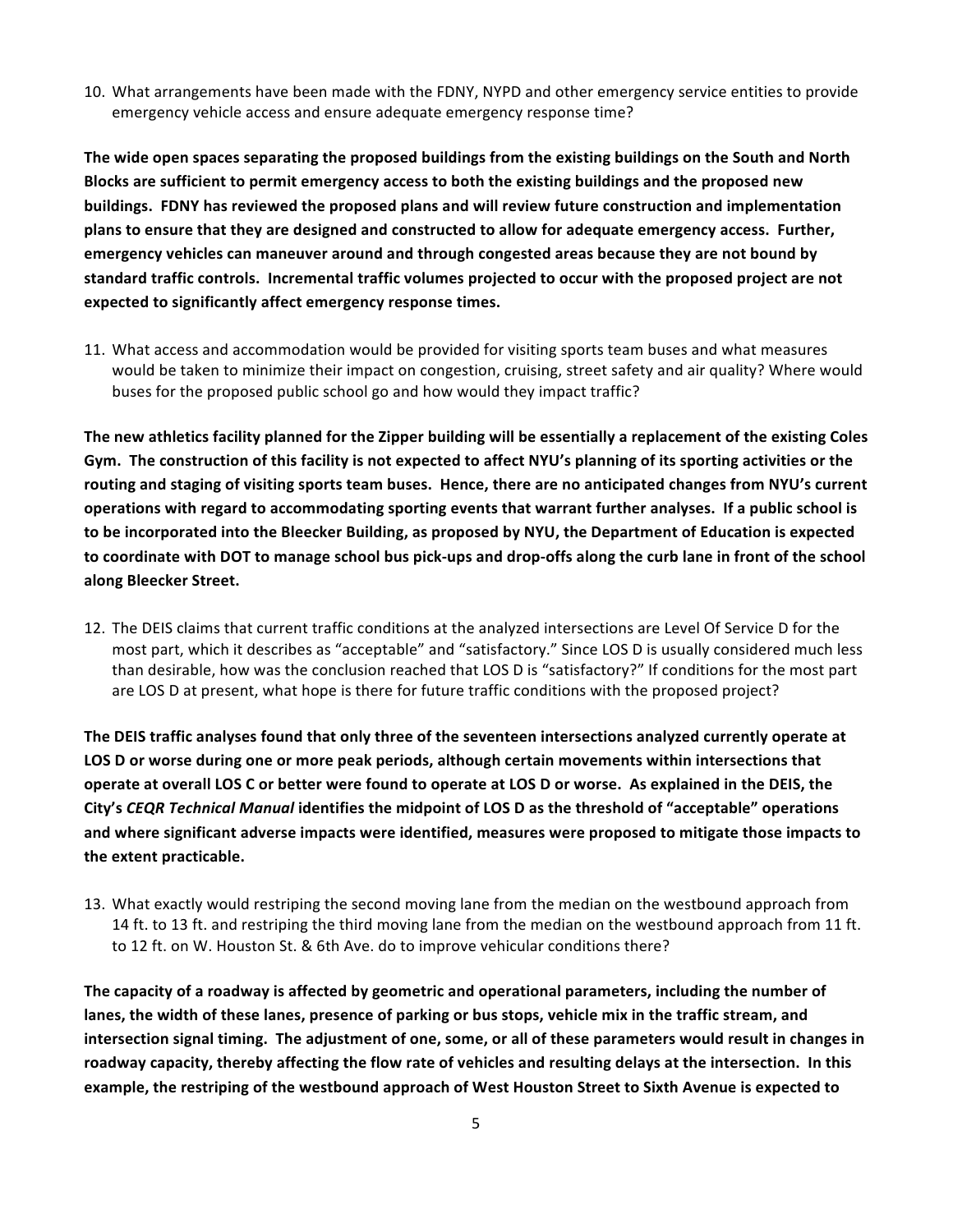create a more balanced flow on this approach and allow for the shift of green time from West Houston Street to Sixth Avenue to mitigate the significant adverse impact identified for northbound Sixth Avenue.

14. What mechanisms would be put in place to accurately and continuously monitor changes to foot traffic and road traffic now, and through 2031?

# DCP in coordination with DOT will determine the need for and parameters of any required post-approval monitoring.

15. Since there is no guarantee offered that foot and road traffic would not worsen and no absolute commitment to remediate "worst case" expectations should known mitigation approaches be infeasible, could there be a continuous mode of surveillance that allows for quick mitigational responses to changing situations at different times, especially during construction?

# Please see response to question 14.

Transit

16. Has consideration been given to reopening any entrances have been closed previously at all the subway stations in the study area (as is being considered at the Cable Building location) as well as to restoring token booths and on-site service personnel to help mitigate the adverse impacts that are anticipated?

In coordination with MTA NYCT, the previously closed Cable Building entrance is the only such entrance that has been identified for further analysis to determine the feasibility of its reinstatement. Restoring token booths and on-site service personnel would not help mitigate the adverse transit impacts of the project identified in the DEIS.

17. The DEIS states that potential mitigation measures for transit impacts will be explored between the DEIS and FEIS. Please describe these potential measures and explain what they would do.

As stated in the DEIS, engineering studies will be undertaken to determine the feasibility of the potential mitigation measures identified, including stairway widening and reopening the Cable Building entrance. If determined to be feasible, these measures would provide additional access and egress capacities at the affected stations.

a. The DEIS also states that other subway system elements will be explored in the FEIS.

In coordination with MTA NYCT, several other station elements, including additional elements within the Broadway-Lafayette and West 4th Street Stations and those at the Prince Street station will be assessed for potential impacts.

18. It is also stated that proposed mitigation measures will be explored and implementation coordinated with MTA/NYCT. Since these have yet to be looked at, when would the results of these explorations and discussions be available to present to the community? Can the community/CB2 be apprised of such decisions on an ongoing basis?